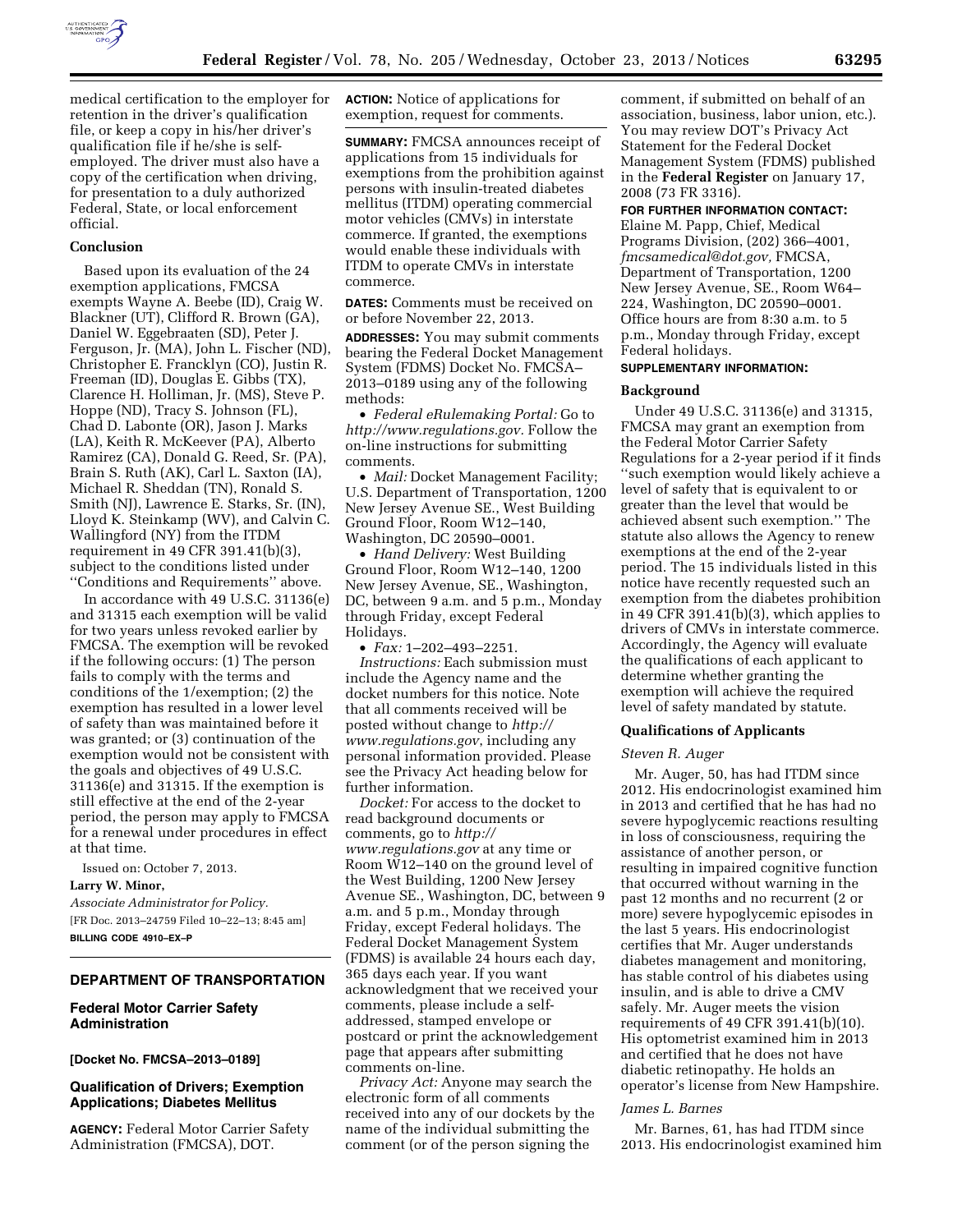in 2013 and certified that he has had no severe hypoglycemic reactions resulting in loss of consciousness, requiring the assistance of another person, or resulting in impaired cognitive function that occurred without warning in the past 12 months and no recurrent (2 or more) severe hypoglycemic episodes in the last 5 years. His endocrinologist certifies that Mr. Barnes understands diabetes management and monitoring, has stable control of his diabetes using insulin, and is able to drive a CMV safely. Mr. Barnes meets the requirements of the vision standard at 49 CFR 391.41(b)(10). His optometrist examined him in 2013 and certified that he does not have diabetic retinopathy. He holds a Class A CDL from Georgia.

# *Travis D. Clarkston*

Mr. Clarkston, 42, has had ITDM since 2013. His endocrinologist examined him in 2013 and certified that he has had no severe hypoglycemic reactions resulting in loss of consciousness, requiring the assistance of another person, or resulting in impaired cognitive function that occurred without warning in the past 12 months and no recurrent (2 or more) severe hypoglycemic episodes in the last 5 years. His endocrinologist certifies that Mr. Clarkston understands diabetes management and monitoring, has stable control of his diabetes using insulin, and is able to drive a CMV safely. Mr. Clarkston meets the requirements of the vision standard at 49 CFR 391.41(b)(10). His optometrist examined him in 2013 and certified that he does not have diabetic retinopathy. He holds a Class A CDL from Indiana.

### *Steven M. Ference*

Mr. Ference, 52, has had ITDM since 2010. His endocrinologist examined him in 2013 and certified that he has had no severe hypoglycemic reactions resulting in loss of consciousness, requiring the assistance of another person, or resulting in impaired cognitive function that occurred without warning in the past 12 months and no recurrent (2 or more) severe hypoglycemic episodes in the last 5 years. His endocrinologist certifies that Mr. Ference understands diabetes management and monitoring, has stable control of his diabetes using insulin, and is able to drive a CMV safely. Mr. Ference meets the requirements of the vision standard at 49 CFR 391.41(b)(10). His optometrist examined him in 2013 and certified that he does not have diabetic retinopathy. He holds a Class A CDL from Connecticut.

#### *Allen D. Goddard*

Mr. Goddard, 41, has had ITDM since 2011. His endocrinologist examined him in 2013 and certified that he has had no severe hypoglycemic reactions resulting in loss of consciousness, requiring the assistance of another person, or resulting in impaired cognitive function that occurred without warning in the past 12 months and no recurrent (2 or more) severe hypoglycemic episodes in the last 5 years. His endocrinologist certifies that Mr. Goddard understands diabetes management and monitoring, has stable control of his diabetes using insulin, and is able to drive a CMV safely. Mr. Goddard meets the requirements of the vision standard at 49 CFR 391.41(b)(10). His optometrist examined him in 2013 and certified that he does not have diabetic retinopathy. He holds a Class A CDL from Missouri.

# *Jerry M. Hicks*

Mr. Hicks, 33, has had ITDM since 1999. His endocrinologist examined him in 2013 and certified that he has had no severe hypoglycemic reactions resulting in loss of consciousness, requiring the assistance of another person, or resulting in impaired cognitive function that occurred without warning in the past 12 months and no recurrent (2 or more) severe hypoglycemic episodes in the last 5 years. His endocrinologist certifies that Mr. Hicks understands diabetes management and monitoring, has stable control of his diabetes using insulin, and is able to drive a CMV safely. Mr. Hicks meets the vision requirements of 49 CFR 391.41(b)(10). His optometrist examined him in 2013 and certified that he does not have diabetic retinopathy. He holds a Class D Chauffeur license from West Virginia.

### *Bobby H. Johnson*

Mr. Johnson, 56, has had ITDM since 2011. His endocrinologist examined him in 2013 and certified that he has had no severe hypoglycemic reactions resulting in loss of consciousness, requiring the assistance of another person, or resulting in impaired cognitive function that occurred without warning in the past 12 months and no recurrent (2 or more) severe hypoglycemic episodes in the last 5 years. His endocrinologist certifies that Mr. Johnson understands diabetes management and monitoring, has stable control of his diabetes using insulin, and is able to drive a CMV safely. Mr. Johnson meets the requirements of the vision standard at 49 CFR 391.41(b)(10). His optometrist examined him in 2013 and certified that he does not have diabetic retinopathy. He holds a Class B CDL from Georgia.

### *Michael P. Mahan*

Mr. Mahan, 47, has had ITDM since 2012. His endocrinologist examined him in 2013 and certified that he has had no severe hypoglycemic reactions resulting in loss of consciousness, requiring the assistance of another person, or resulting in impaired cognitive function that occurred without warning in the past 12 months and no recurrent (2 or more) severe hypoglycemic episodes in the last 5 years. His endocrinologist certifies that Mr. Mahan understands diabetes management and monitoring, has stable control of his diabetes using insulin, and is able to drive a CMV safely. Mr. Mahan meets the vision requirements of 49 CFR 391.41(b)(10). His optometrist examined him in 2013 and certified that he does not have diabetic retinopathy. He holds a Class A CDL from New York.

### *Kenneth B. Maynard, Jr.*

Mr. Maynard, 66, has had ITDM since 2012. His endocrinologist examined him in 2013 and certified that he has had no severe hypoglycemic reactions resulting in loss of consciousness, requiring the assistance of another person, or resulting in impaired cognitive function that occurred without warning in the past 12 months and no recurrent (2 or more) severe hypoglycemic episodes in the last 5 years. His endocrinologist certifies that Mr. Maynard understands diabetes management and monitoring, has stable control of his diabetes using insulin, and is able to drive a CMV safely. Mr. Maynard meets the requirements of the vision standard at 49 CFR 391.41(b)(10). His optometrist examined him in 2013 and certified that he does not have diabetic retinopathy. He holds a Class A CDL from New Hampshire.

### *Will Norsworthy*

Mr. Norsworthy, 56, has had ITDM since 2010. His endocrinologist examined him in 2013 and certified that he has had no severe hypoglycemic reactions resulting in loss of consciousness, requiring the assistance of another person, or resulting in impaired cognitive function that occurred without warning in the past 12 months and no recurrent (2 or more) severe hypoglycemic episodes in the last 5 years. His endocrinologist certifies that Mr. Norsworthy understands diabetes management and monitoring, has stable control of his diabetes using insulin, and is able to drive a CMV safely. Mr. Norsworthy meets the requirements of the vision standard at 49 CFR 391.41(b)(10). His optometrist examined him in 2013 and certified that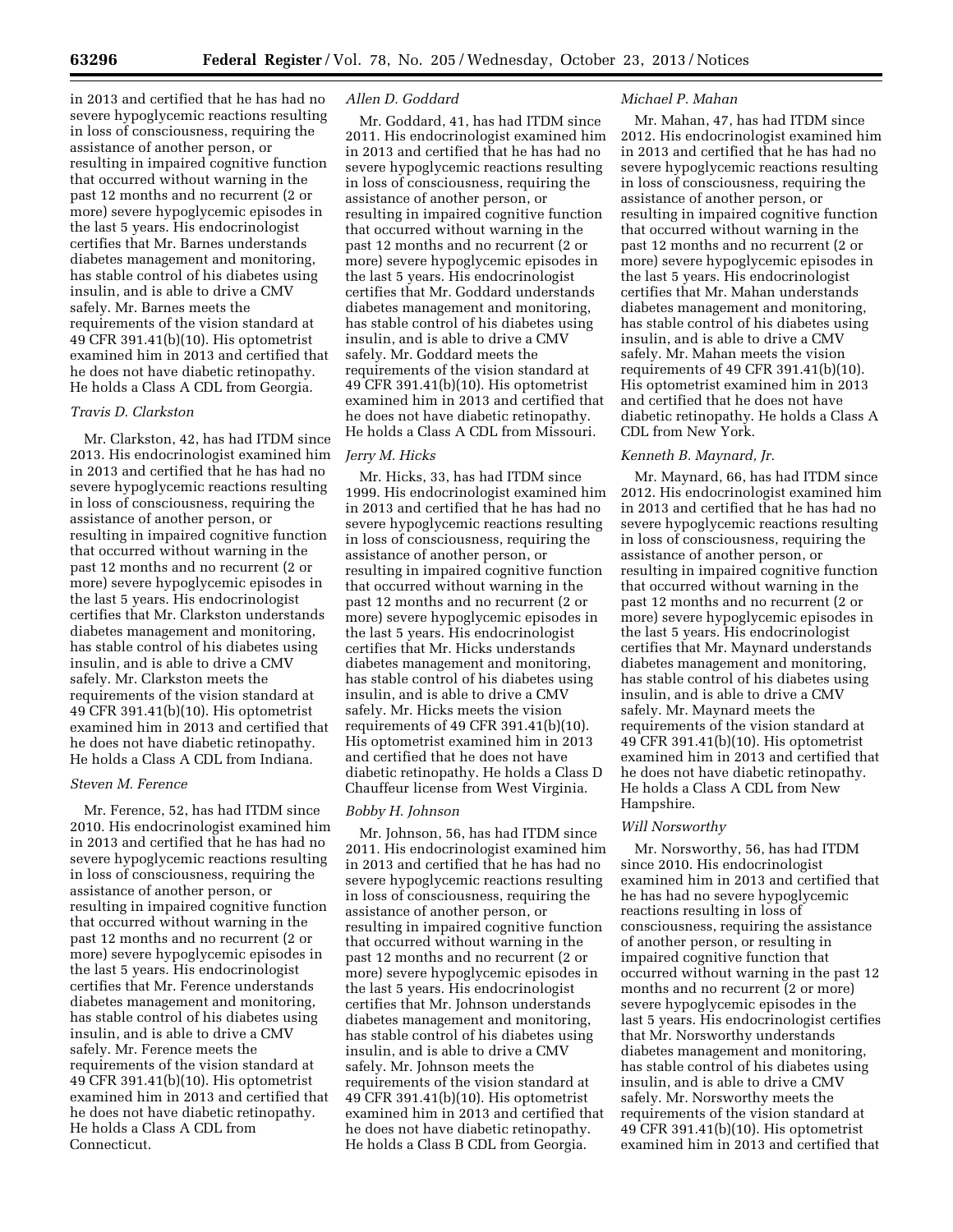he does not have diabetic retinopathy. He holds a Class D operator's license from Alabama.

### *Walter A. Przewrocki, Jr.*

Mr. Przewrocki, 57, has had ITDM since 2013. His endocrinologist examined him in 2013 and certified that he has had no severe hypoglycemic reactions resulting in loss of consciousness, requiring the assistance of another person, or resulting in impaired cognitive function that occurred without warning in the past 12 months and no recurrent (2 or more) severe hypoglycemic episodes in the last 5 years. His endocrinologist certifies that Mr. Przewrocki understands diabetes management and monitoring, has stable control of his diabetes using insulin, and is able to drive a CMV safely. Mr. Przewrocki meets the requirements of the vision standard at 49 CFR 391.41(b)(10). His ophthalmologist examined him in 2013 and certified that he does not have diabetic retinopathy. He holds a Class A CDL from Pennsylvania.

### *Keith E. Pulliam*

Mr. Pulliam, 60, has had ITDM since 2012. His endocrinologist examined him in 2013 and certified that he has had no severe hypoglycemic reactions resulting in loss of consciousness, requiring the assistance of another person, or resulting in impaired cognitive function that occurred without warning in the past 12 months and no recurrent (2 or more) severe hypoglycemic episodes in the last 5 years. His endocrinologist certifies that Mr. Pulliam understands diabetes management and monitoring, has stable control of his diabetes using insulin, and is able to drive a CMV safely. Mr. Pulliam meets the requirements of the vision standard at 49 CFR 391.41(b)(10). His optometrist examined him in 2013 and certified that he does not have diabetic retinopathy. He holds a Class A CDL from Missouri.

### *Richard A. Treadwell, Sr.*

Mr. Treadwell, 66, has had ITDM since 2013. His endocrinologist examined him in 2013 and certified that he has had no severe hypoglycemic reactions resulting in loss of consciousness, requiring the assistance of another person, or resulting in impaired cognitive function that occurred without warning in the past 12 months and no recurrent (2 or more) severe hypoglycemic episodes in the last 5 years. His endocrinologist certifies that Mr. Treadwell understands diabetes management and monitoring, has stable control of his diabetes using insulin, and is able to drive a CMV safely. Mr.

Treadwell meets the requirements of the vision standard at 49 CFR 391.41(b)(10). His optometrist examined him in 2013 and certified that he does not have diabetic retinopathy. He holds a Class A CDL from Maine.

#### *James R. Troutman*

Mr. Troutman, 48, has had ITDM since 1993. His endocrinologist examined him in 2013 and certified that he has had no severe hypoglycemic reactions resulting in loss of consciousness, requiring the assistance of another person, or resulting in impaired cognitive function that occurred without warning in the past 12 months and no recurrent (2 or more) severe hypoglycemic episodes in the last 5 years. His endocrinologist certifies that Mr. Troutman understands diabetes management and monitoring, has stable control of his diabetes using insulin, and is able to drive a CMV safely. Mr. Troutman meets the vision requirements of 49 CFR 391.41(b)(10). His optometrist examined him in 2013 and certified that he does not have diabetic retinopathy. He holds a Class B CDL from Pennsylvania.

# *William E. Wyant III*

Mr. Wyant, 29, has had ITDM since 2003. His endocrinologist examined him in 2013 and certified that he has had no severe hypoglycemic reactions resulting in loss of consciousness, requiring the assistance of another person, or resulting in impaired cognitive function that occurred without warning in the past 12 months and no recurrent (2 or more) severe hypoglycemic episodes in the last 5 years. His endocrinologist certifies that Mr. Wyant understands diabetes management and monitoring, has stable control of his diabetes using insulin, and is able to drive a CMV safely. Mr. Wyant meets the requirements of the vision standard at 49 CFR 391.41(b)(10). His optometrist examined him in 2013 and certified that he does not have diabetic retinopathy. He holds a Class C CDL from Iowa.

### **Request for Comments**

In accordance with 49 U.S.C. 31136(e) and 31315, FMCSA requests public comment from all interested persons on the exemption petitions described in this notice. We will consider all comments received before the close of business on the closing date indicated in the date section of the notice.

FMCSA notes that section 4129 of the Safe, Accountable, Flexible and Efficient Transportation Equity Act: A Legacy for Users requires the Secretary to revise its diabetes exemption program established on September 3, 2003 (68 FR

52441).1 The revision must provide for individual assessment of drivers with diabetes mellitus, and be consistent with the criteria described in section 4018 of the Transportation Equity Act for the 21st Century (49 U.S.C. 31305).

Section 4129 requires: (1) elimination of the requirement for 3 years of experience operating CMVs while being treated with insulin; and (2) establishment of a specified minimum period of insulin use to demonstrate stable control of diabetes before being allowed to operate a CMV.

In response to section 4129, FMCSA made immediate revisions to the diabetes exemption program established by the September 3, 2003 notice. FMCSA discontinued use of the 3-year driving experience and fulfilled the requirements of section 4129 while continuing to ensure that operation of CMVs by drivers with ITDM will achieve the requisite level of safety required of all exemptions granted under 49 U.S.C. 31136(e).

Section 4129(d) also directed FMCSA to ensure that drivers of CMVs with ITDM are not held to a higher standard than other drivers, with the exception of limited operating, monitoring and medical requirements that are deemed medically necessary.

The FMCSA concluded that all of the operating, monitoring and medical requirements set out in the September 3, 2003 notice, except as modified, were in compliance with section 4129(d). Therefore, all of the requirements set out in the September 3, 2003 notice, except as modified by the notice in the **Federal Register** on November 8, 2005 (70 FR 67777), remain in effect.

#### **Submitting Comments**

You may submit your comments and material online or by fax, mail, or hand delivery, but please use only one of these means. FMCSA recommends that you include your name and a mailing address, an email address, or a phone number in the body of your document so that FMCSA can contact you if there are questions regarding your submission.

To submit your comment online, go to *<http://www.regulations.gov>* and in the search box insert the docket number FMCSA–2013–0189 and click the search button. When the new screen appears, click on the blue ''Comment Now!'' button on the right hand side of the page. On the new page, enter information required including the

 $^{\rm 1}$  Section 4129(a) refers to the 2003 notice as a ''final rule.'' However, the 2003 notice did not issue a ''final rule'' but did establish the procedures and standards for issuing exemptions for drivers with ITDM.